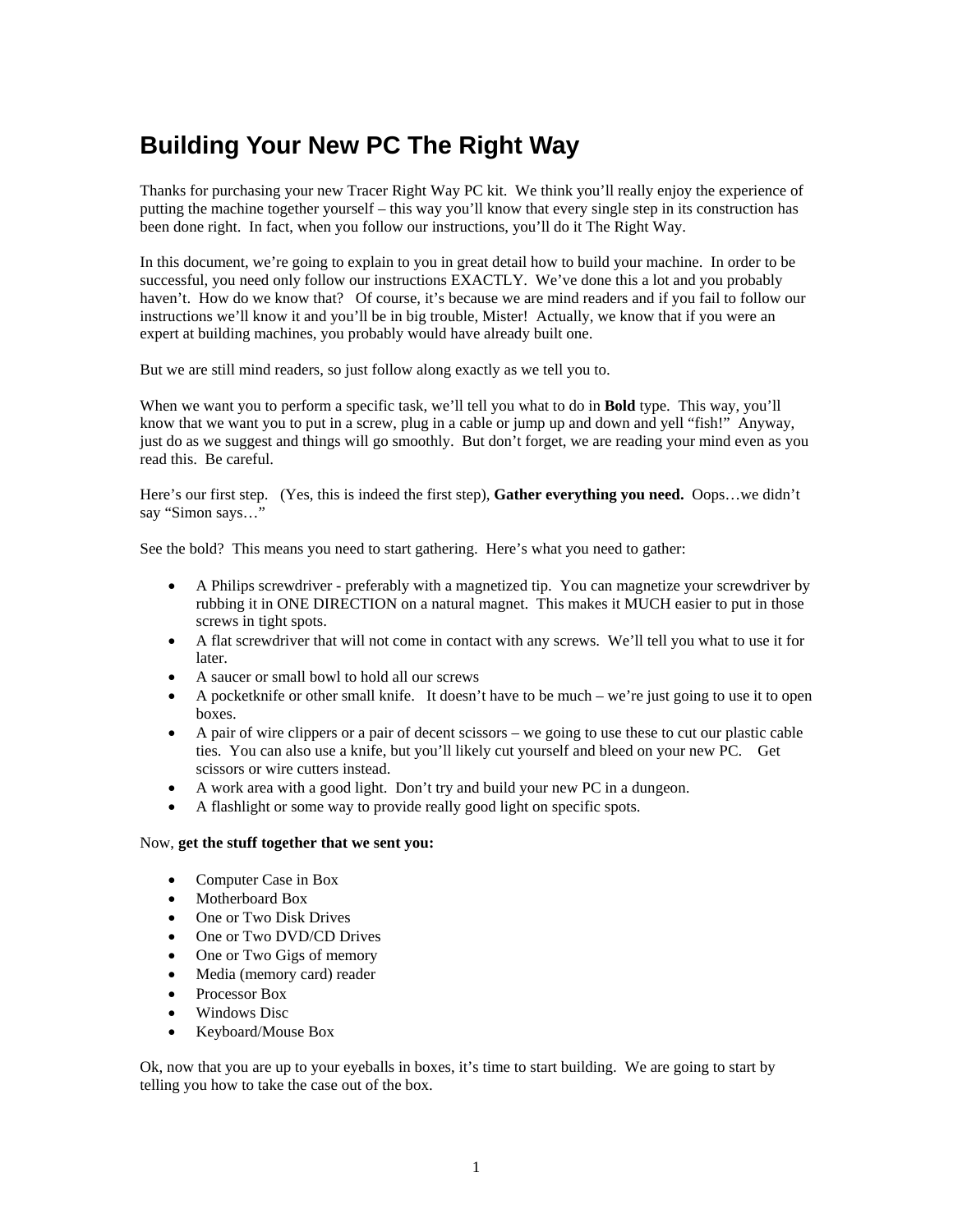**Open the top of the box containing the computer case using your knife. Just cut the tape, not the box.** 



**Now, fold back the four flaps and turn the box upside down with the open end on the floor and the flaps splayed out on all four sides.** 

**`** 



Next, slowly lift the box up. Your case will stay on the floor unless gravity suddenly fails, and you'll have a nice unscratched case to start building with. **Carefully remove the two Styrofoam supports and also the protective plastic bag. Put these back in the case box. Place the case on your work area on its bottom the way you would normally use it.** 

**Rotate the case so you can see the back. Remove the four screws – two on each side – that secure the two side panels. Put these in your screw holding bowl.** You'll put them back in when you are done building your new PC!



Now we must remove the side panels. To do this**, pull or push the side panels straight back away from the front of the machine.** They'll move back about an inch and you can then remove them. Set them aside but be careful that you don't scratch them. We want our new computer to look great.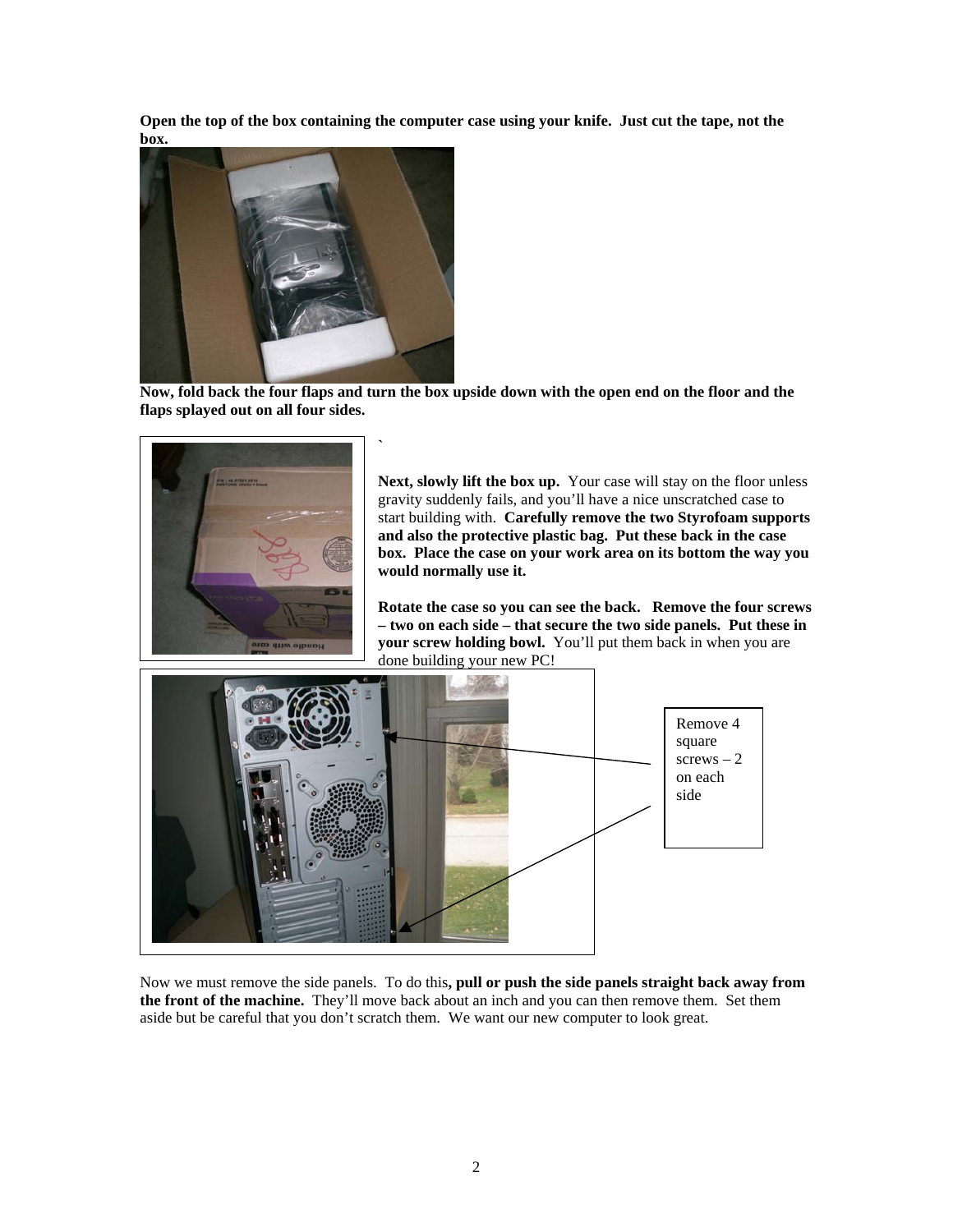

Inside the case are some giblets we need to remove. In this case, our giblets are the power cord and the pack that contains the instructions for the case and the package of screws. **Set aside the power cord and open the package of screws and dump the whole load into our screw bowl.** 

Next, we need to position our case so that we can operate inside. **Set it so that the closed in side is on your table with the front to your right and the rear to your left.** The patient is now ready for you.



| Position your case like |  |
|-------------------------|--|
| this.                   |  |
|                         |  |

Now it's time to move the mass of wires out of our way so we can install the motherboard. Let's start with the thick bundle of wires from the power supply. **Remove the rubber band around them and place one of the large plastic wire ties around the entire bundle about 2 inches away from where they all exit the power supply**. Don't worry, these aren't fragile**. Straighten them out and then drape them over the edge of the case so they are out of the way.**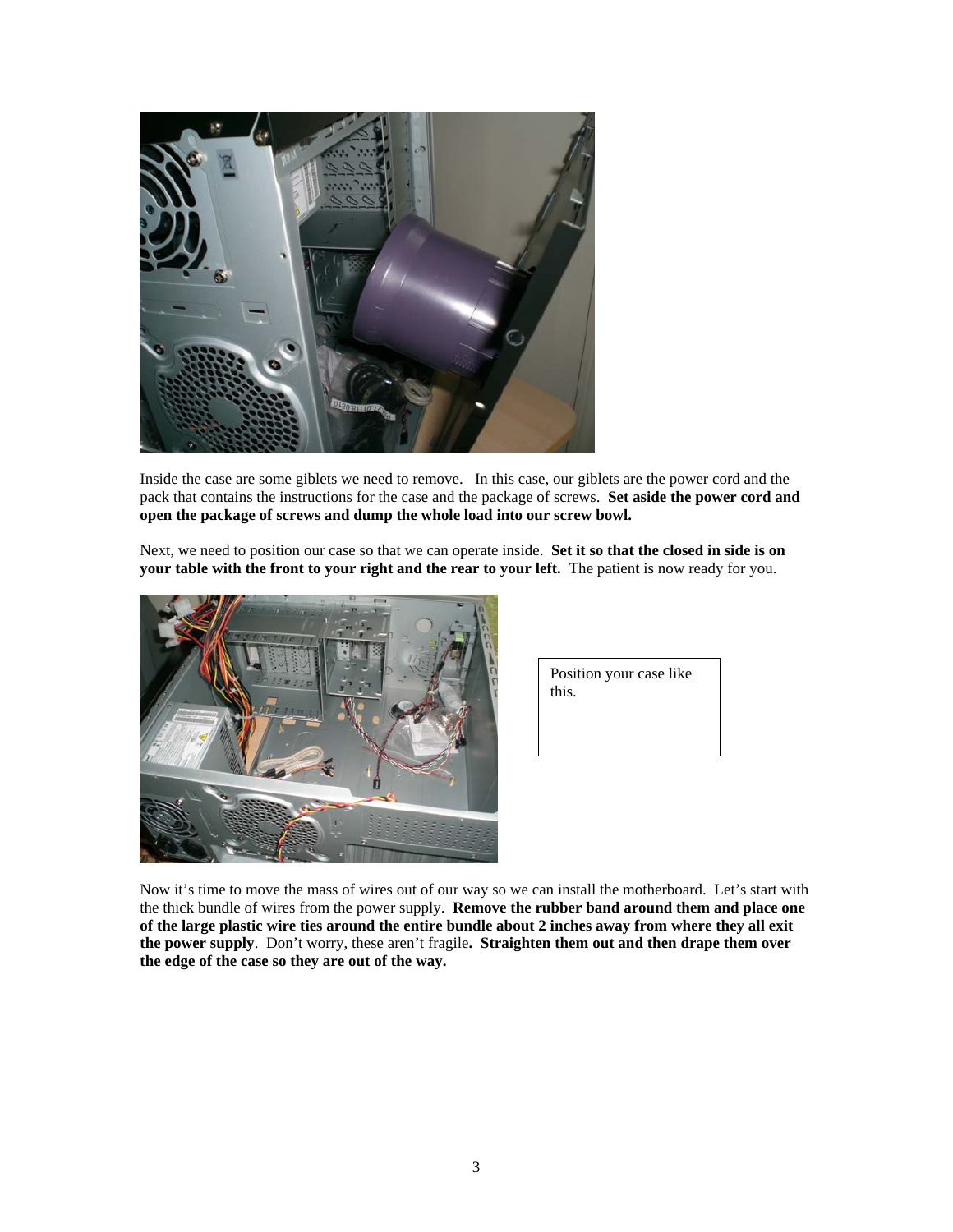

**Also drape the case fan power cable over the side**. When you are done with that**, remove the rubber band from the bundle of small wires that come from the front panel of the case**. These go to the various lights and switches on the front panel. **Do NOT keep the speaker cable in this bundle. Just let it stay separate from the others.** 

**Now put three small wire ties around this bundle about an inch from the end, near the middle and about an inch from the other end with the plastic connectors. Drape this whole bundle outside the computer and get it out of the way.** 



How to use wire ties on these small wires.

Also drape the audio cable over the edge.

Now you are in for your first challenge. Many of these cases come with the USB cables not installed at all. If yours is already plugged in as you see on the next page, you're lucky!! If not, you'll see the cable just sitting there inside the case. **Remove it and remove the rubber band**. You have to plug this into the connector on the little circuit board at the front panel. It'll be keyed so it can go in only one way, but you'll likely need your flashlight to be able to see exactly what you are doing. **Go ahead and plug it in.** Check out the picture so you can see the orientation.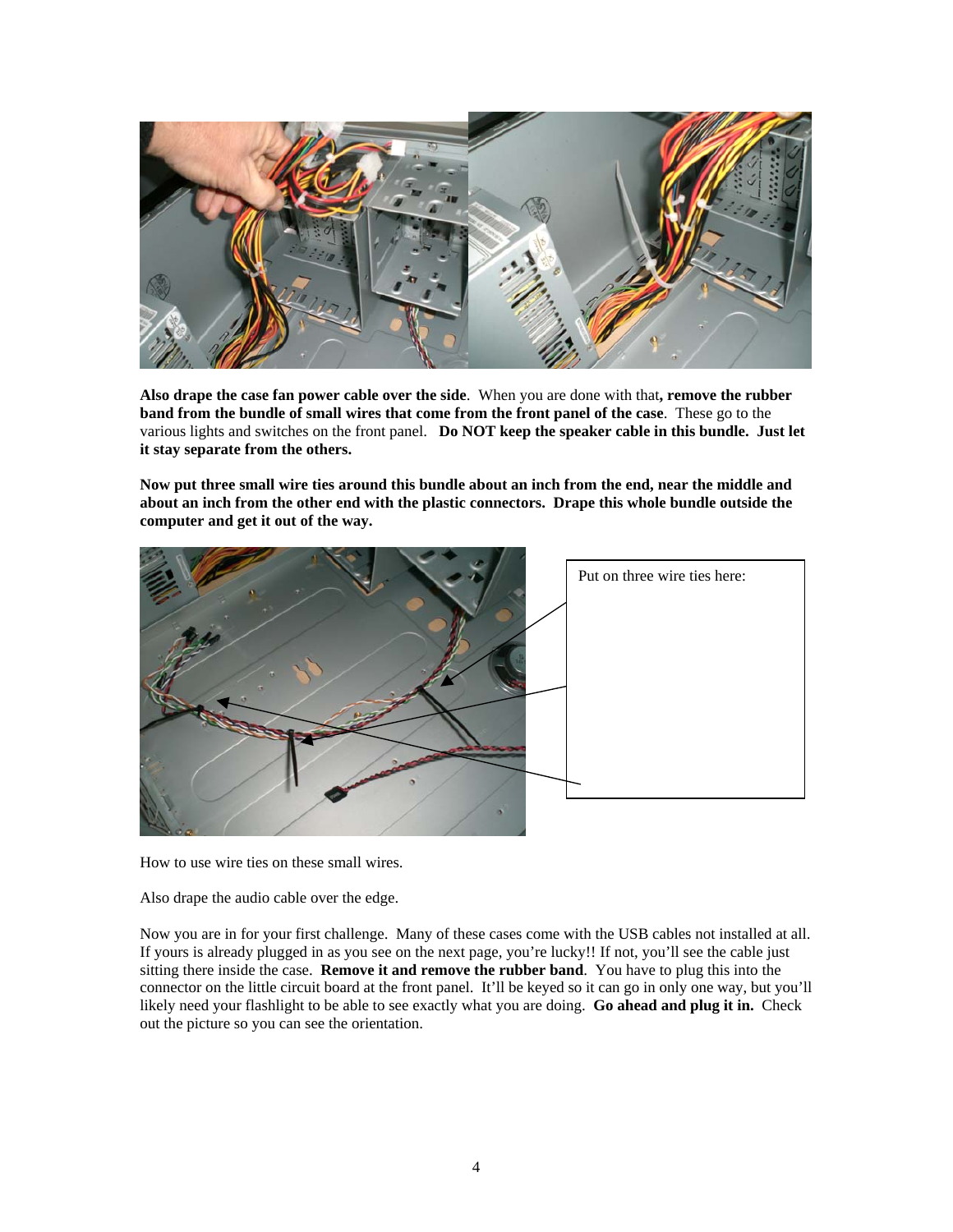

This is the USB cable in its unplugged state. Note the wire tie securing the little wires on the motherboard end. The OTHER end plugs into the front panel.



You are going to plug it in here. Note how one pin is missing – this is the "key" so you can only plug it in one way.



There you go. It's plugged in correctly. Note the red wire – it'll help you orient it. A flashlight is very helpful for this step.